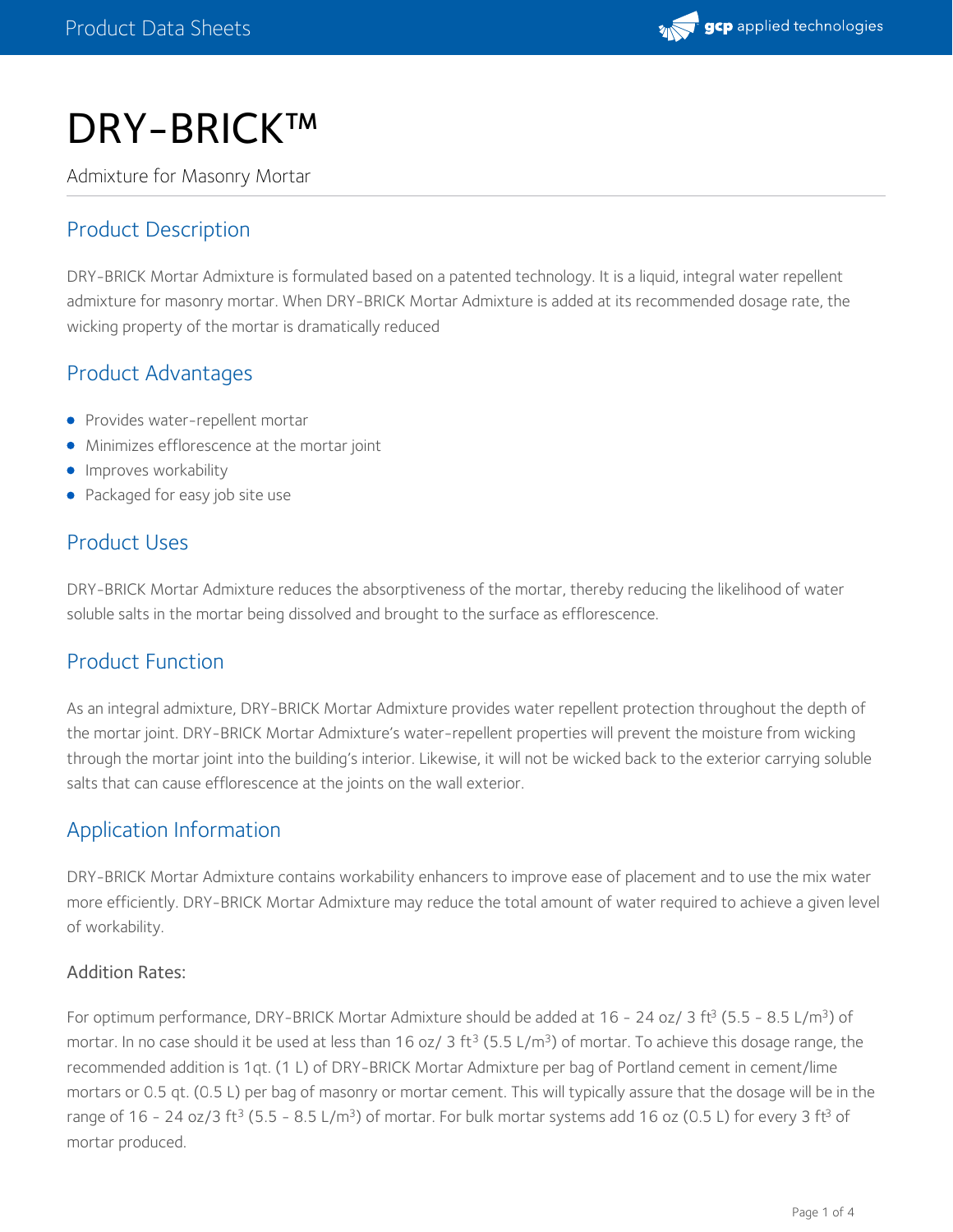

#### Mixing Procedure:

SHAKE WELL BEFORE USE. DRY-BRICK Mortar Admixture should be added with the mix water prior to adding the cement and sand. It is important to reduce the initial water used in the mortar.

Recommended mixing sequence:

- **1.** Add 2/3 of the water to the mixer
- **2.** Add DRY-BRICK Mortar Admixture to the mixer
- **3.** Add sand to the mixer
- **4.** Add cement and lime to the mixer
- **5.** Add additional water as necessary
- **6.** Mix a minimum of 5 additional minutes after all materials have been added to the mixer

\*Note: Do not dilute DRY-BRICK Mortar Admixture with water; for example, in a 55 gallon drum, and use as "mixing water." This will render the admixture ineffective.

#### Trial Batches:

DRY-BRICK Mortar Admixture is compatible with other GCP Mortar Admixtures. Trial batches are recommended using job site materials and expected job site climatic conditions to determine compatibility of materials and the necessary adjustments to the mix design for actual addition rates, workability, color and physical properties. All admixtures must be added to the mix separately.

When pigments are used, trial batches are strongly recommended to ensure the desired color is developed.

## Design Considerations

Masonry walls leak for several reason and the absorptiveness of the mortar joint is one of them. The use of DRY-BRICK Mortar Admixture addresses the important issue of minimizing water penetration through the mortar joints.

#### Mortar Joints:

The water-repellency of mortar joints is a function of:

- **1.** The ability of the mortar to resist water penetration.
- **2.** The geometry of the mortar joint.

The use of DRY-BRICK Mortar Admixture and proper tooling increases the water tightness of the mortar joint and provides resistance to water penetration. A well-tooled concave joint profile has been shown to provide the greatest resistance to water penetration. The mortar should be tooled when thumb-print hard to a concave or Vee profile whenever DRY-BRICK Mortar Admixture is used for exterior applications. Raked, Flush, Extruded, Struck, Beaded, Weathered or other joint profiles have poor water resistance and are not recommended for exterior applications.

DRY-BRICK Mortar Admixture is only one part of a moisture management system for masonry walls. Other elements include: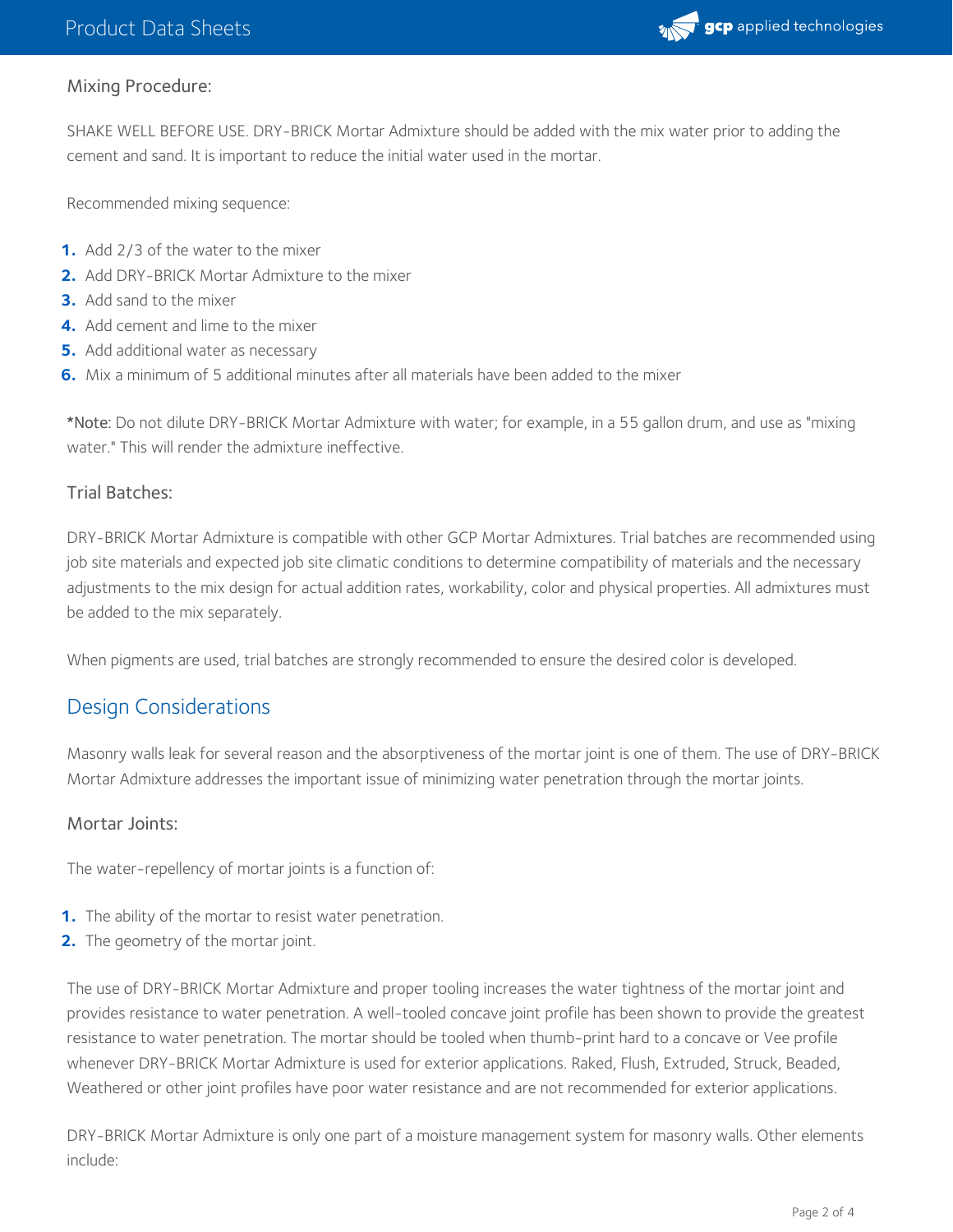

- Proper drainage within the cavity area
- **•** Properly installed flashing and weeps
- Properly spaced control joints
- Properly tooled mortar joints

Information on other design considerations for masonry wall systems, such as flashing, weeps, reinforcing and drainable in-core insulation can be obtained from GCP Applied Technologies, the NCMA (National Concrete Masonry Association) and the BIA (Brick Industry Association).

#### Cleaning:

All excess mortar containing DRY-BRICK Mortar Admixture should be removed from the face of the masonry units as soon as possible. This is important, since standard methods or removing hardened mortar such as strong acids, overaggressive sandblasting and high pressure cleaning are harmful to the masonry units and the mortar joints and are not recommended.

#### Precautions:

DRY-BRICK Mortar Admixture is not a substitute for good masonry practices such as proper curing, tooling and covering the wall at the end of each work session. DRY-BRICK Mortar Admixture will not prevent hairline cracking due to premature tooling.

Proper techniques for protection during construction as well as proper curing techniques can be found in literature published by NCMA and the BIA.

DRY-BRICK Mortar Admixture provides water-repellent properties to cured mortar. If the mortar dries out before the desired properties are achieved, DRY-BRICK Mortar Admixture's water-repellent properties will become active and subsequent hydration of the cement will be hindered.

#### Packaging

DRY-BRICK Mortar Admixture is supplied in cases of twelve 1 qt. (1 L) bottles and 55 gallon (208 L) drums.

## Health & Safety

All precautions defined on the SDS for DRY-BRICK Mortar Admixture must be followed.

## **Storage**

DRY-BRICK Mortar Admixture will freeze at 32° F (0° C). DRY-BRICK Mortar Admixture must be protected from freezing. Once frozen, it is unusable.